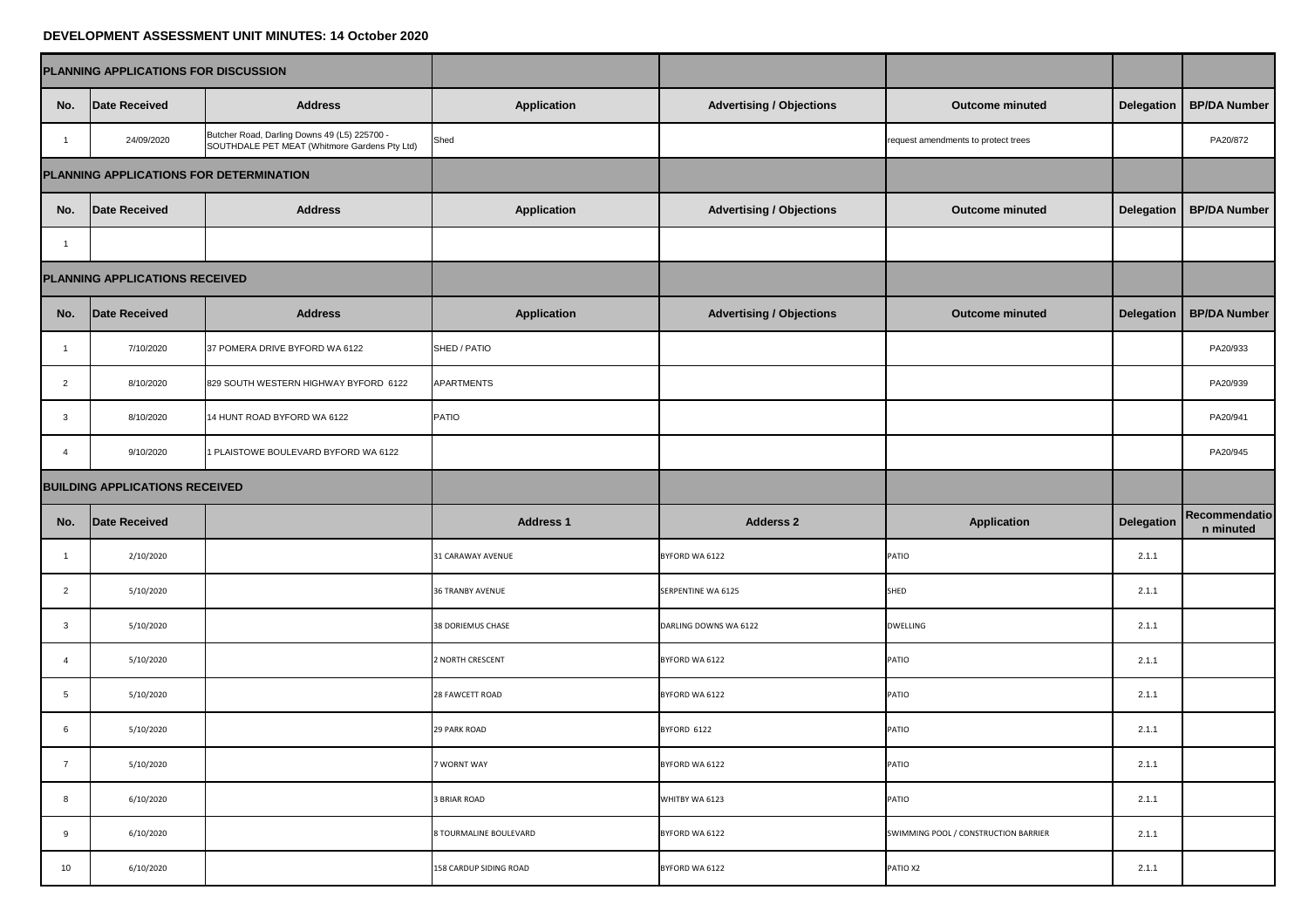| 11             | 6/10/2020                             | 100 DALRAY COURT                      | DARLING DOWNS WA 6122                                                                                                  | SHED / WATER TANK X2               | 2.1.1 |                           |
|----------------|---------------------------------------|---------------------------------------|------------------------------------------------------------------------------------------------------------------------|------------------------------------|-------|---------------------------|
| 12             | 6/10/2020                             | <b>27 PERRONE AVENUE</b>              | BYFORD WA 6122                                                                                                         | <b>PATIO</b>                       | 2.1.1 |                           |
| 13             | 6/10/2020                             | 7 DALGLEISH GROVE                     | BYFORD WA 6122                                                                                                         | SWIMMING POOL / SECURITY BARRIER   | 2.1.1 |                           |
| 14             | 6/10/2020                             | 47 VELVETENE ROAD                     | BYFORD WA 6122                                                                                                         | <b>DWELLING</b>                    | 2.1.1 |                           |
| 15             | 6/10/2020                             | 941 ABERNETHY ROAD                    | OAKFORD 6121                                                                                                           | SWIMMING POOL / TEMPORARY BARRIER  | 2.1.1 |                           |
| 16             | 6/10/2020                             | <b>16 GALLON WAY</b>                  | BYFORD WA 6122                                                                                                         | DWELLING                           | 2.1.1 |                           |
| 17             | 7/10/2020                             | 28 GOSSAGE ROAD                       | CARDUP 6122                                                                                                            | <b>DWELLING</b>                    | 2.1.1 |                           |
| 18             | 7/10/2020                             | 24 MARESFIELD WAY                     | CARDUP 6122                                                                                                            | <b>WATER TANK</b>                  | 2.1.1 |                           |
| 19             | 7/10/2020                             | 21 GALLON WAY                         | BYFORD WA 6122                                                                                                         | <b>DWELLING</b>                    | 2.1.1 |                           |
| 20             | 7/10/2020                             | 17 SHEEHAN WAY                        | BYFORD WA 6122                                                                                                         | <b>PATIO</b>                       | 2.1.1 |                           |
| 21             | 8/10/2020                             | 247 MASTERS ROAD                      | DARLING DOWNS WA 6122                                                                                                  | SHED / LEAN TO                     | 2.1.1 |                           |
| 22             | 8/10/2020                             | 51 VELVETENE ROAD                     | BYFORD WA 6122                                                                                                         | DWELLING                           | 2.1.1 |                           |
| 23             | 8/10/2020                             | 26 BARRABERRY WAY                     | BYFORD WA 6122                                                                                                         | <b>PATIO</b>                       | 2.1.1 |                           |
| 24             | 8/10/2020                             | 125 ABERNETHY ROAD                    | BYFORD 6122                                                                                                            | <b>DWELLING</b>                    | 2.1.1 |                           |
| 25             | 8/10/2020                             | 203 ABERNETHY ROAD                    | BYFORD 6122                                                                                                            | SWIMMING POOL / SECURITY BARRIER   | 2.1.1 |                           |
| 26             | 8/10/2020                             | 50 BROCKWELL PLACE                    | OAKFORD WA 6121                                                                                                        | DWELLING                           | 2.1.1 |                           |
| 27             | 8/10/2020                             | 13 GINGERALE CIRCLE                   | BYFORD WA 6122                                                                                                         | <b>PATIO</b>                       | 2.1.1 |                           |
| 28             | 8/10/2020                             | 47 BENALLA CRESCENT                   | BYFORD WA 6122                                                                                                         | PATIO                              | 2.1.1 |                           |
| 29             | 8/10/2020                             | LOT 223 COWEN STREET                  | MUNDIJONG WA 6123                                                                                                      | <b>PATIO</b>                       | 2.1.1 |                           |
|                | <b>BUILDING PERMIT DETERMINATIONS</b> |                                       |                                                                                                                        |                                    |       |                           |
|                | No. Date Approved                     | <b>Address</b>                        | <b>Proposal</b>                                                                                                        | <b>Recommended minuted</b>         |       | Delegation   BP/DA Number |
|                | 05/10/2020                            | 16 COASTAL STREET BYFORD WA 6122      | <b>DWELLING</b>                                                                                                        | APPROVED UNDER DELEGATED AUTHORITY | 2.1.1 | BA20/645                  |
| $\overline{2}$ | 05/10/2020                            | 21 BUTCHER ROAD DARLING DOWNS WA 6122 | AMENDMENT TO BA18/376 - CHANGE TO BUILDER IN LIEU OF APPROVED UNDER DELEGATED AUTHORITY<br>OWNER BUILDER, BRICK VENEER |                                    | 2.1.1 | BA20/668                  |
| 3              | 07/10/2020                            | 10 STAFF STREET JARRAHDALE 6124       | SHED                                                                                                                   | APPROVED UNDER DELEGATED AUTHORITY | 2.1.1 | BA20/714                  |
|                | 05/10/2020                            | 91 DUNDATHA DRIVE BYFORD WA 6122      | <b>DWELLING</b>                                                                                                        | APPROVED UNDER DELEGATED AUTHORITY | 2.1.1 | BA20/745                  |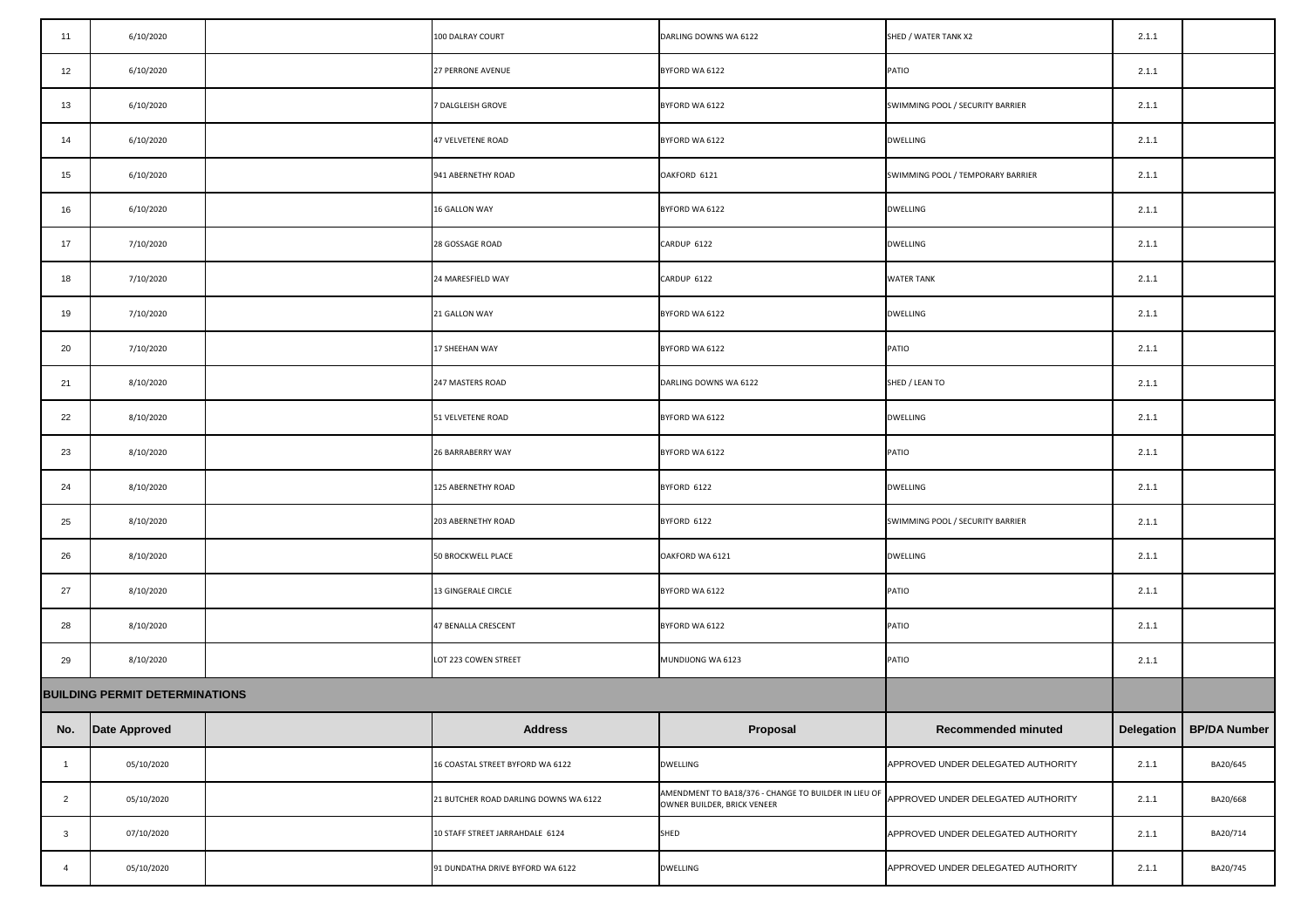| 5                                         | 05/10/2020                            |                                                     | 286 YANGEDI ROAD HOPELAND WA 6125                                                      | <b>HANGAR EXTENSION</b>         | APPROVED UNDER DELEGATED AUTHORITY | 2.1.1                         | BA20/748            |
|-------------------------------------------|---------------------------------------|-----------------------------------------------------|----------------------------------------------------------------------------------------|---------------------------------|------------------------------------|-------------------------------|---------------------|
| 6                                         | 06/10/2020                            |                                                     | 37 SAWMILL ROAD WHITBY WA 6123                                                         | <b>DWELLING</b>                 | APPROVED UNDER DELEGATED AUTHORITY | 2.1.1                         | BA20/749            |
| $\overline{7}$                            | 05/10/2020                            |                                                     | 714 JARRAHDALE ROAD JARRAHDALE WA 6124                                                 | <b>PATIO</b>                    | APPROVED UNDER DELEGATED AUTHORITY | 2.1.1                         | BA20/755            |
| 8                                         | 05/10/2020                            |                                                     | 20 ARAUCARIA BOULEVARD BYFORD WA 6122                                                  | <b>PATIO</b>                    | APPROVED UNDER DELEGATED AUTHORITY | 2.1.1                         | BA20/760            |
| -9                                        | 06/10/2020                            |                                                     | 88 VETERANS DRIVE BYFORD WA 6122                                                       | <b>PATIO</b>                    | APPROVED UNDER DELEGATED AUTHORITY | 2.1.1                         | BA20/761            |
| 10                                        | 06/10/2020                            |                                                     | 112 ALEXANDER ROAD BYFORD WA 6122                                                      | <b>PATIO</b>                    | APPROVED UNDER DELEGATED AUTHORITY | 2.1.1                         | BA20/763            |
| 11                                        | 07/10/2020                            |                                                     | 45 COLESBROOK DRIVE BYFORD WA 6122                                                     | <b>DWELLING</b>                 | APPROVED UNDER DELEGATED AUTHORITY | 2.1.1                         | BA20/766            |
| 12                                        | 07/10/2020                            |                                                     | 5 CHIDLOW WAY BYFORD WA 6122                                                           | <b>DWELLING</b>                 | APPROVED UNDER DELEGATED AUTHORITY | 2.1.1                         | BA20/784            |
| 13                                        | 07/10/2020                            |                                                     | 5 DALGLEISH GROVE BYFORD WA 6122                                                       | <b>DWELLING</b>                 | APPROVED UNDER DELEGATED AUTHORITY | 2.1.1                         | BA20/786            |
|                                           | <b>HEALTH APPLICATIONS RECEIVED</b>   |                                                     |                                                                                        |                                 |                                    |                               |                     |
| No.                                       | Date Received                         | <b>Address</b>                                      | <b>Proposal</b>                                                                        | <b>Recommended minuted</b>      | <b>Delegation</b>                  | <b>BP/DA</b><br><b>Number</b> | <b>Officer</b>      |
|                                           | 5/10/2020                             | 11 Cunningham Drive Oakford                         | Application to Construst or Install an Apparatus for the<br><b>Treatment of Sewage</b> |                                 |                                    | HA20/65                       |                     |
| $\overline{2}$                            | 7/10/2020                             | 115A Tuart Road Oakford                             | Application to Construst or Install an Apparatus for the<br><b>Treatment of Sewage</b> |                                 |                                    | HA20/67                       |                     |
| $\mathbf{3}$                              | 7/10/2020                             | 34 Doriemus Chase Darling Downs                     | Application to Construst or Install an Apparatus for the<br><b>Treatment of Sewage</b> |                                 |                                    | HA20/66                       |                     |
|                                           | 8/10/2020                             | Soldiers Road Cardup                                | Application for Afterhours Noise/Management plan                                       |                                 |                                    | IN20/22900                    |                     |
| -5                                        | 30/09/2020                            | Lot 19 Echoveld Close Mardella                      | Application to Construst or Install an Apparatus for the<br><b>Treatment of Sewage</b> |                                 |                                    | HA20/68                       |                     |
| 6                                         | 12/10/2020                            | 21 Araucaria Road Byford                            | Hair, beauty and skin penetration application                                          |                                 |                                    | SP20/07                       |                     |
|                                           | <b>HEALTH APPLICATIONS DETERMINED</b> |                                                     |                                                                                        |                                 |                                    |                               |                     |
| No.                                       | Date Determined                       | <b>Address</b>                                      | <b>Proposal</b>                                                                        | <b>Recommended minuted</b>      | <b>Delegation</b>                  | <b>BP/DA</b><br><b>Number</b> | <b>Officer</b>      |
|                                           |                                       |                                                     |                                                                                        |                                 |                                    |                               |                     |
| <b>HEALTH APPLICATIONS FOR DISCUSSION</b> |                                       |                                                     |                                                                                        |                                 |                                    |                               |                     |
| No.                                       | Date Received                         | <b>Address</b>                                      | Proposal                                                                               | <b>Recommended minuted</b>      | <b>Delegation</b>                  | <b>BP/DA</b><br><b>Number</b> | <b>Officer</b>      |
|                                           |                                       |                                                     |                                                                                        |                                 |                                    |                               |                     |
|                                           |                                       | <b>APPLICATIONS FOR DETERMINATION - Engineering</b> |                                                                                        |                                 |                                    |                               |                     |
| No.                                       | Date Received                         | <b>Address</b>                                      | <b>Application</b>                                                                     | <b>Advertising / Objections</b> | <b>Outcome minuted</b>             | Delegation                    | <b>BP/DA Number</b> |

|                  | <b>HANGAR EXTENSION</b>         | APPROVED UNDER DELEGATED AUTHORITY | 2.1.1                         | BA20/748            |
|------------------|---------------------------------|------------------------------------|-------------------------------|---------------------|
|                  | <b>DWELLING</b>                 | APPROVED UNDER DELEGATED AUTHORITY | 2.1.1                         | BA20/749            |
| 6124             | <b>PATIO</b>                    | APPROVED UNDER DELEGATED AUTHORITY | 2.1.1                         | BA20/755            |
| 6122             | <b>PATIO</b>                    | APPROVED UNDER DELEGATED AUTHORITY | 2.1.1                         | BA20/760            |
|                  | PATIO                           | APPROVED UNDER DELEGATED AUTHORITY | 2.1.1                         | BA20/761            |
|                  | PATIO                           | APPROVED UNDER DELEGATED AUTHORITY | 2.1.1                         | BA20/763            |
|                  | <b>DWELLING</b>                 | APPROVED UNDER DELEGATED AUTHORITY | 2.1.1                         | BA20/766            |
|                  | <b>DWELLING</b>                 | APPROVED UNDER DELEGATED AUTHORITY | 2.1.1                         | BA20/784            |
|                  | <b>DWELLING</b>                 | APPROVED UNDER DELEGATED AUTHORITY | 2.1.1                         | BA20/786            |
|                  |                                 |                                    |                               |                     |
|                  | <b>Recommended minuted</b>      | <b>Delegation</b>                  | <b>BP/DA</b><br><b>Number</b> | <b>Officer</b>      |
| pparatus for the |                                 |                                    | HA20/65                       |                     |
| pparatus for the |                                 |                                    | HA20/67                       |                     |
| pparatus for the |                                 |                                    | HA20/66                       |                     |
| gement plan      |                                 |                                    | IN20/22900                    |                     |
| pparatus for the |                                 |                                    | HA20/68                       |                     |
| ication          |                                 |                                    | SP20/07                       |                     |
|                  |                                 |                                    |                               |                     |
|                  | <b>Recommended minuted</b>      | <b>Delegation</b>                  | <b>BP/DA</b><br><b>Number</b> | <b>Officer</b>      |
|                  |                                 |                                    |                               |                     |
|                  |                                 |                                    |                               |                     |
|                  | <b>Recommended minuted</b>      | <b>Delegation</b>                  | <b>BP/DA</b><br><b>Number</b> | <b>Officer</b>      |
|                  |                                 |                                    |                               |                     |
|                  |                                 |                                    |                               |                     |
|                  | <b>Advertising / Objections</b> | <b>Outcome minuted</b>             | <b>Delegation</b>             | <b>BP/DA Number</b> |